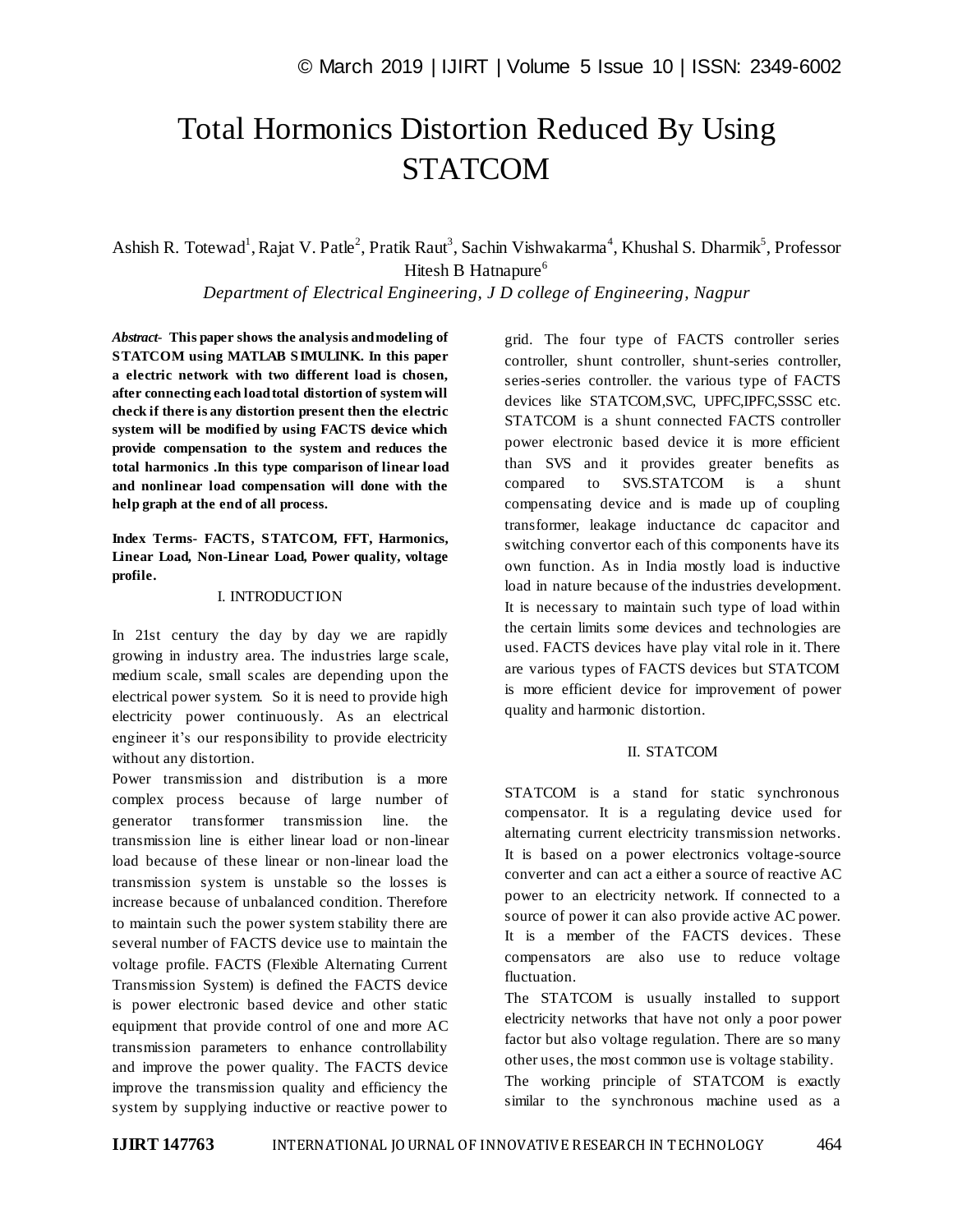synchronous condenser by controlling the excitation if synchronous machine which in turn controls the amplitude of induced emf E with respect to V the reactive power flow can be controlled. The current is drawn by the synchronous compensator is certain by the system voltage V,internal voltage E and total circuit reactance x .I=V-E/X.

STATCOM consist of coupling transformer, voltage source converter, DC capacitor link. Coupling transformer used to connect the voltage source converter to the middle of transmission line.

If internal voltage (E) is greater than the system voltage (V) then the machine is over excited and leading current close in an system and the machine is seen as capacitor. Whereas or in reverse if the internal voltage then the machine is under excited and lagging current close in an AC system and the machine is seen as inductor. In STATCOM DC capacitor provides a direct current input and also it acts as a energy storage device.

A STATCOM is voltage source converter based device with voltage source behind a reactor. The voltage source is produced from a DC capacitor therefore STATCOM has very little active power capacity. The active power capability is increased if appropriate energy storage device is connected across the DC capacitor.



Figure 1: STATCOM

## III. SYSTEM MODEL

The system model is used of two machine system for the analysis which is shown in figure below.



Figure 2: Single line diagram of Two Machine System

The two machine system consists of generator, busbar, transmission line, transformer and load connected to it. Basically STATCOM is used for midpoint voltage regulation over a 500 kv transmission line.this system clarifies the dynamic response of the system.

In two machine system there are two generator i.e. generator 1(G1) and generator( G2) the generator have 1000 MVA and 5000 MVA respectively. A 1000 MVA generation plant G1 is connected to a load center through a long 500 kv,700 km transmission line .the load center is modeled by 5000 MW resistive load. The load is fed by remote generation plant G1 and local generation plant G2.Genrator 1 is connected at one end and generator 2 is connected at another end .

The transformer 1 and transformer 2 are connected in transmission line near the generator G1 and G2 respectively. Which step up the voltage level from13.8 kv to 500 kv the three bus are connected with the help of transmission line at a distance of 700 km long.

| Area | Devices       | Ratings              |
|------|---------------|----------------------|
| Area | Generator1    | 1000MVA              |
|      | Transformer1  | 1000MVA,13.8KV/500KV |
|      | Transmission  | 350KM                |
|      | line 1        | 500MW                |
|      | Load          |                      |
| Area | Generator 2   | 5000MVA              |
|      | Transformer 2 | 5000MVA,13.8KV/500KV |
|      | Transmission  | 350KM                |
|      | line 2        | 500MW                |
|      | Load          |                      |

Table 1 data sheet of two machine system model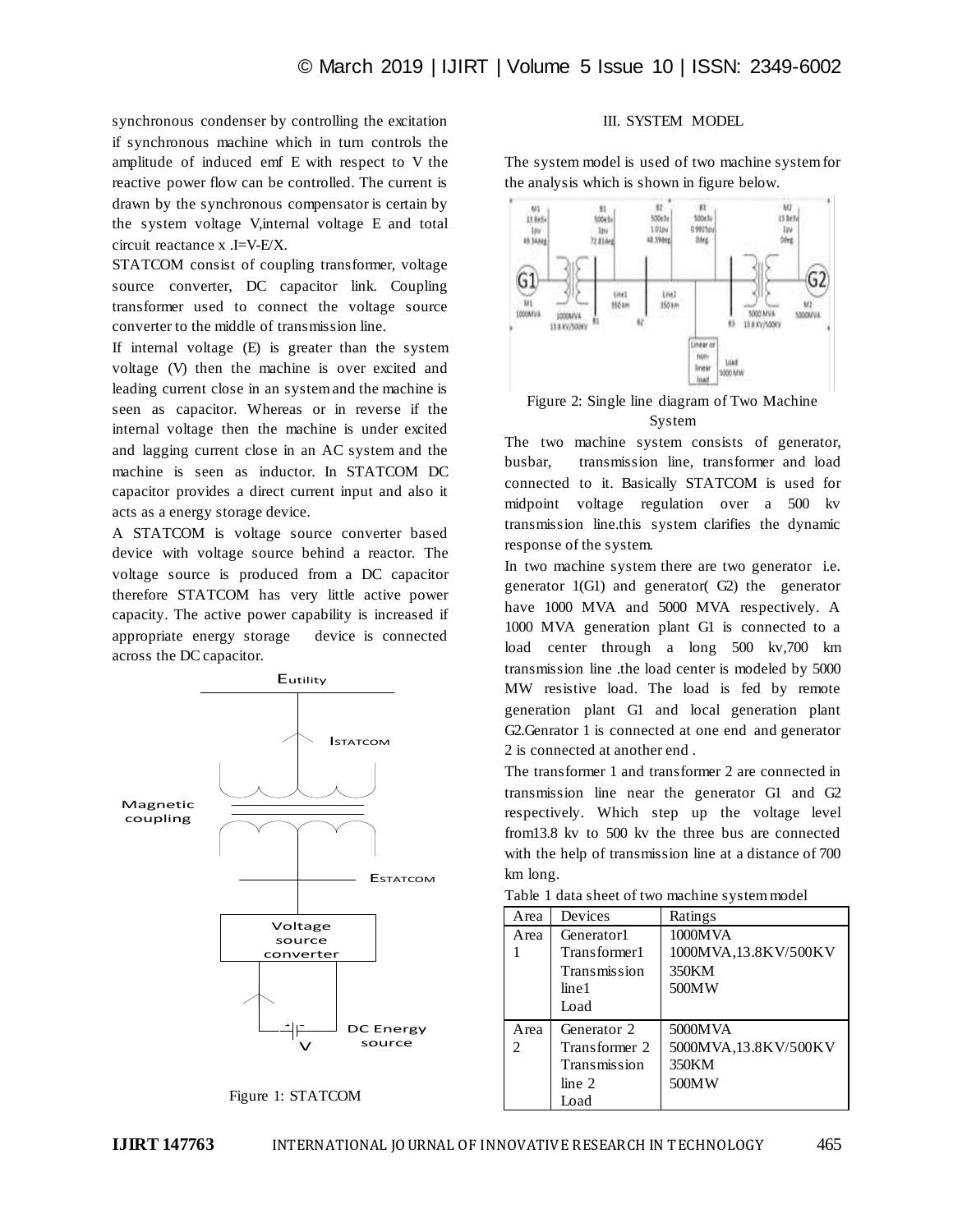## IV. TWO MACHINE SYSTEM ANALISIS

## 1] LINEAR LOAD 2] NON-LINEAR LOAD

### 1) Linear load -

Linear load are the load which can not change with the time, its requirement of power is constant for the all time. the linear load parameter like, impendence is not changing its always maintain near the rated value. the linear load are the static load there is no any type of rotating part, because of power is transfer directly through the solid path. the load cycle of the linear load is approximately sinusoidal and the current and voltage of the load are mutually dependent. the various type of linear load are water heater, capacitor bank, CFL, indecent lamp etc.

A)Linear Load Without Device - In this project we take two machine system which have two generator namely as G1 and G2 of 1000 MVA and 5000 MVA respectively. And connect the linear load of 5000 MVA,500 KV,50 HZ in the system with the help of two step up transformer of the rating of 13.8/500 KV with the length of line is 700 KM which is shown in figure no2. After simulating the system by using fast fourier transform in the MATLAB SOFTWARE we analyze the total harmonic distortion in the system. and we observe that in the linear load the harmonics is also present at some amount the total harmonic distortion in the system by connecting linear load is approximately 128.47% which is shown in figure below.

So the amount of total harmonic distortion present in the system are reduced the efficiency of the system, due to presence of the harmonic the voltage profile is not maintain stable and the large amount of power loss is occurs to overcome this type of problems in the system with linear load we have to installed any compensating device to increase efficiency, maintain voltage profile and reduced power loss as well.

So for this kind of problems we installed compensating device namely as STATCOM (static synchronous compensator) which is shunt device connect in middle of the transmission line, STATCOM inject voltage in the system and change the impendence as per the requirement of system. As shown in figure (a) below



Figure (a):Linear load without STATCOM

B)Linear Load Without Device - To overcome the problems in the transmission line the STATCOM is connected in middle of the the system as shown in fig,after simulating the system by using fast fourier transform in the MATLAB SOFTWARE we analyze the total harmonic distortion in the system. And from that we observe that the total harmonic distortion is reduced by using linear load with STATCOM as campared to linear load without STATCOM. The amount of total harmonics distortion present in the system is approximately 99.28% which shown in figure below.

So from the above analysis we can observe that by using compensation device in the system we can reduced the total harmonics distortion by approximately 20-30%. It means by using the compensating device we can improve the voltage profile of the system, efficiency of the the system and also reduced power loss.As shown in figure (b)below



Figure (b):Linear load with STATCOM

2)Non-linear load - The load impedance changes with the change in applied voltage the load is called as nonlinear load. Due to nonlinear load the cycle will not be a purely sinusoidal. There are some of the harmonics in the cycle or it contains some of the ripple in the sinusoidal waveform that interact with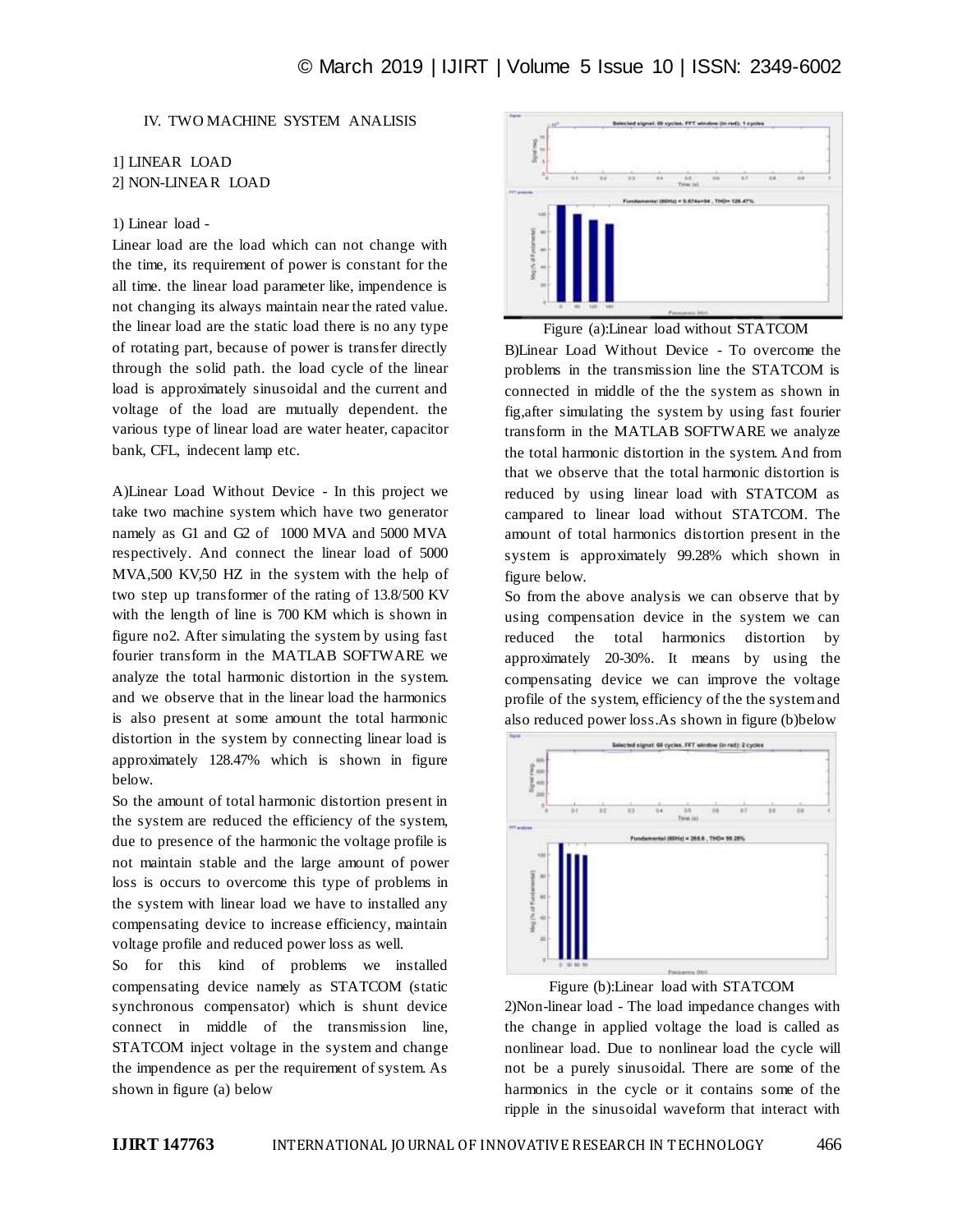the impedance of the power distribution system. Nonlinear loads are basically found in heavy industrial application such as arc furnaces, heavy rectifiers etc.we can say the definition of non-linear load as a nonlinear load is a load that draws a non sinusoidal current (distributed, contains harmonics) when subjected to a sinusoidal voltage.We perform the Non-linear load without STATCOM device and Nonlinear load with STATCOM device compare the Total Harmonic Distortion (THD) of non-linear load with or without STATCOM device.

A)Non Linear Load Without Device- As shown in the figure the Non-linear load is connected in the system to found the total harmonics distortion. As two machine system consists of two generating station(G1 & G2) each having a rating of are 1000MVA and 5000MVA respectively. In transmission line transformer is used to maintained the voltage level upto the rating of 500kv/13.8kv. These transformer are connected through the transmission line having a distance of 700km. there are three busbars in the system to indicate the voltage. after the simulation of two machine system model without the compensation we have to seen that the total harmonics distortion are very large and it is 519.47%. this harmonics causes or become a major problem in the power system. Therefore to overcome such harmonics two machine system with compensation is used these models reduces some of the harmonics and tries to become a system stable, maintain the voltage profile and also used to enhance the power transfer capability of transmission line.



Figure (a): Non-Linear load without STATCOM

B)Non-Linear load with Device – The device Same setup are used in this system with only one difference is that the compensation are provided in the system to maintain the voltage profile, increase transient stability of transmission line and the main objective of system is to concern with the total harmonics distortion. Obviously this system after providing compensation reduces the total harmonics distortion as the STATCOM provide compensation it is shunt connected FACTS controller power electronic based or IGBT basesd device which injects the current into the system to overcome the power quality problem. This system modal with devices reduce the harmonic distortion and it is 189.17%.If we have to seen comparison point of view two machine system without STATCOM device contain more harmonics as compare to two machine system with STATCOM device therefore without FACTS devices 519.47% and with FACTS device the harmonics are 189.17% and hence we can conclude that two machine system with STATCOM device reduces total harmonic distortion as small as possible and enhances the system stability, transit stability, maintain voltage profile of transmission line, power oscillation damping etc.



Figure (b): Non-Linear load with STATCOM

#### REFERENCES

[1] Hitesh B. Hatnapure, "Power Quality Improvement By Using UPFC", 2017 2nd International Conference for Convergence in Technology (I2CT)